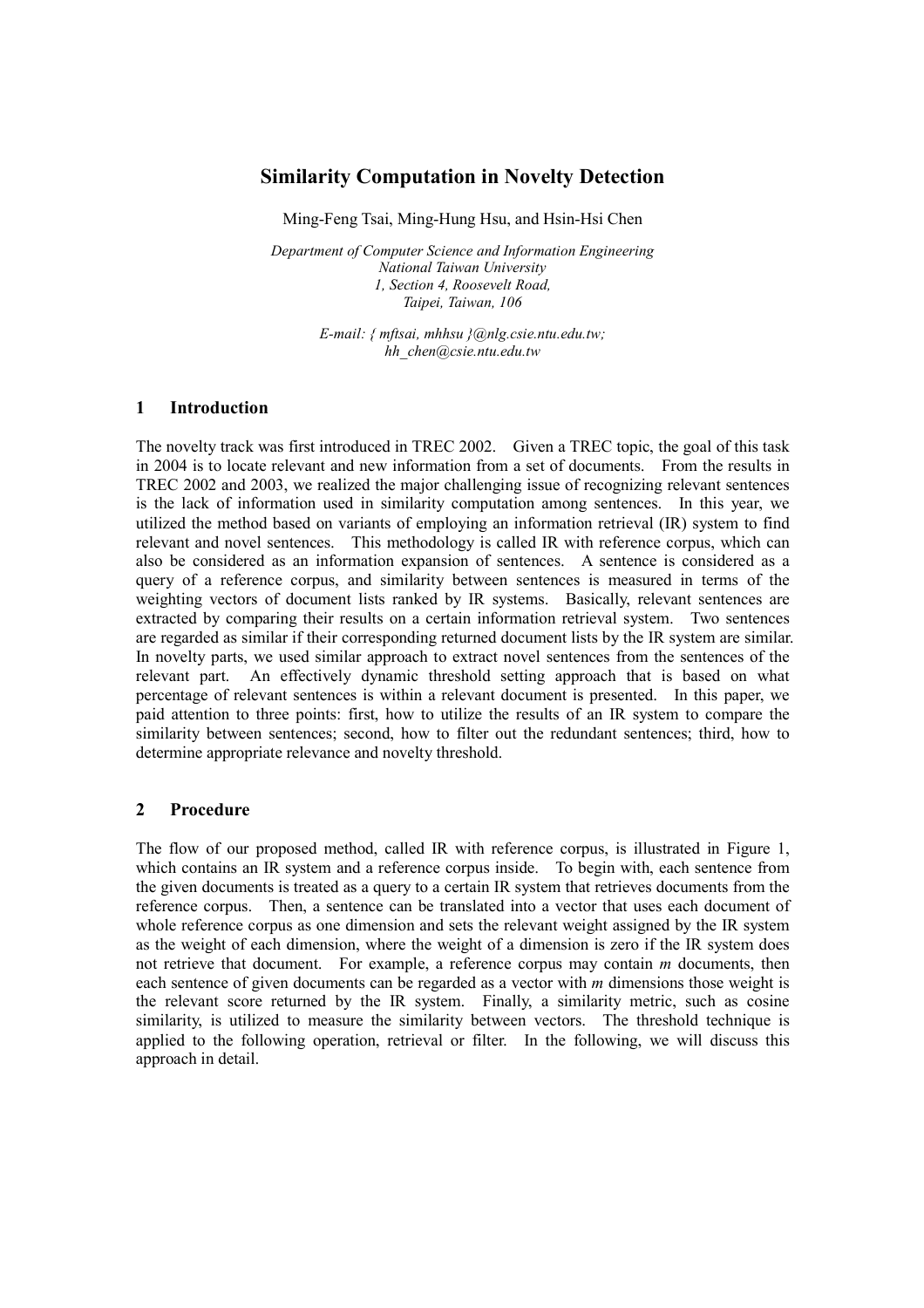

Figure 1: Flow of IR with reference corpus approach.

#### **2.1 IR System and Reference Corpus**

In the experiments, the document sets used in TREC-6 text collection (Voorhees and Harman, 1997) were considered as a reference corpus. It consists of 556,077 documents. Okapi IR system (Robertson, Walker and Beaulieu, 1998) was adopted in out experiment. In the initial experiments, Okapi was in the option of *bm25*, and it got average precision of 0.2181 on TREC-6 text collection.

In order to investigate the influence of the reference corpus, we utilized the document segmentation tool to separate each document of TREC-6 text collection into several coherent paragraphs. It totally contained 3,614,500 paragraphs after segmentation. This year, we used this segmented corpus as the reference corpus to experiment further.

## **2.2 Similarity Computation**

The cosine similarity computation is considered appropriate for our task. The metric is shown as follows.

$$
\cos(s_i, s_j) = \frac{\sum_{k=1}^{j} v_{i,k} \times v_{j,k}}{\|s_i\| \cdot \|s_j\|}
$$
 (1)

where  $s_i$  is represented as a sentence-vector  $(v_{i,l}, v_{i,2}, ..., v_{i,l})$ , *l* denotes the number of documents retrieved from the reference corpus by the IR system;  $s_i$  is another sentence-vector.

## **2.3 Threshold Setting**

In this phase, we considered that what percentage of sentences was relevant within a document. In TREC 2002, Larkey *et al*. showed that about 5% of the sentences contained relevant materials for average topic. In TREC 2003, however, the percentage was soared by 40% of total sentences.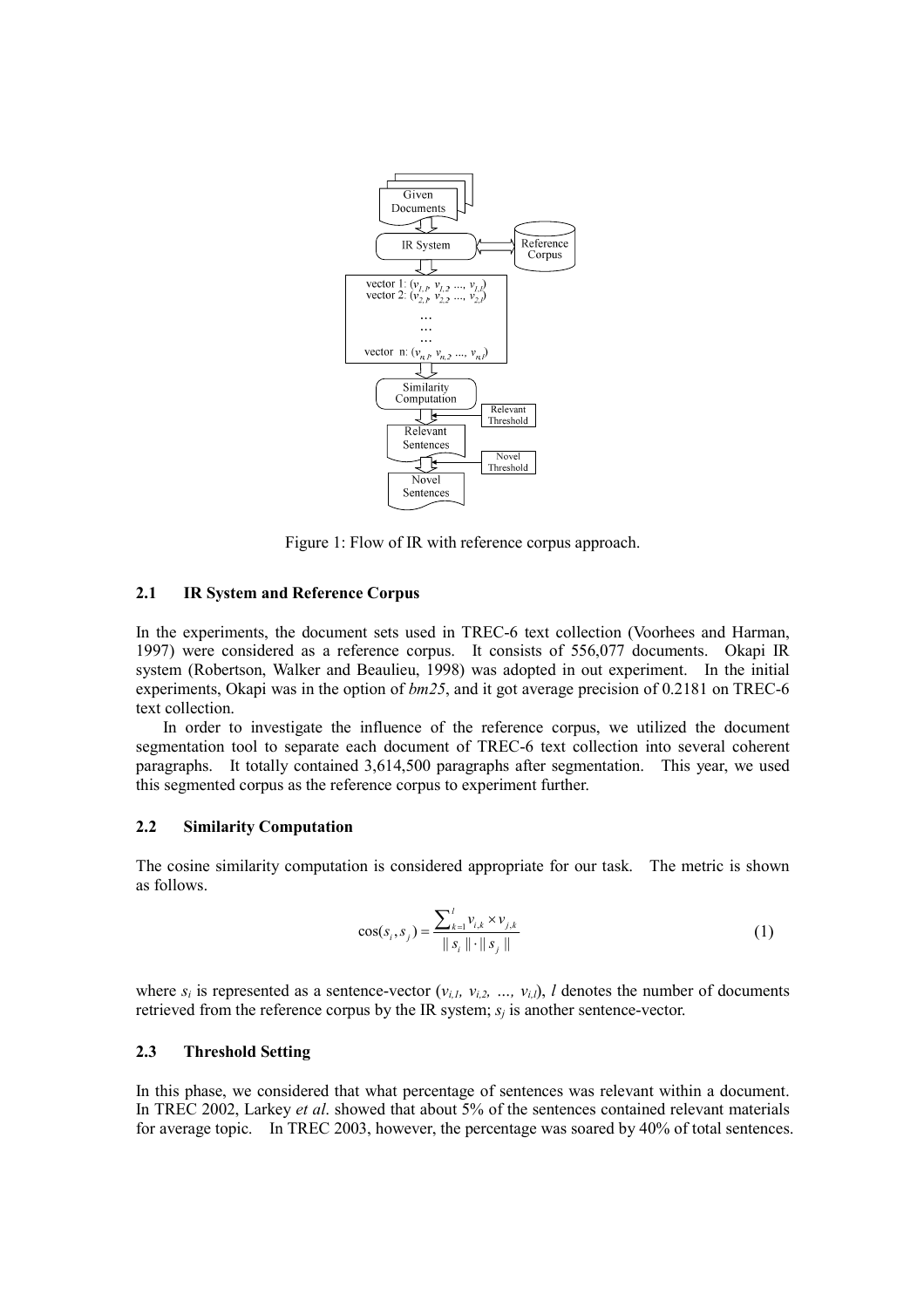Therefore, we applied the collection of statistics in 2003 to relevant and novel threshold setting. We also discovered the percentage of relevant sentences became less when total number of given sentences was more. Therefore, we used logarithmic regression as follows to simulate the relationship between total number of the given sentences and percentage of the relevant sentences.

A dynamic threshold-setting model is proposed as follows. Assume normal distribution with mean  $\mu$  and standard deviation  $\sigma$  is adopted to specify the similarity distribution of the given sentences with a topic. We compute the cosine of a topic vector  $T$  and a given sentence vector  $S_i$  $(1 \le i \le m)$ , where *m* denotes total number of the given sentences. The percentage *n* denotes that top *n* percentage of the given sentences will be reported. Similarity thresholds (TH<sub>relevance</sub>) are determined by the percentage.

$$
\mu = \frac{\sum_{i=1}^{m} \cos(T, S_i)}{m} \tag{2}
$$

$$
\sigma = \sqrt{\frac{\sum_{i=1}^{m} (\cos(T, S_i) - \mu)^2}{m}}
$$
\n(3)

$$
TH_{relevance} = \mu + z\sigma \tag{4}
$$

$$
\phi(z) = \frac{1}{\sqrt{2\pi}} \int_{-\infty}^{z} e^{-y^2/2} dy = 1 - n
$$
\n(5)

We first compute the percentage *n*, and then derive *z* by Formula (5). Finally, TH<sub>relevance is</sub> computed by Formula (4). Therefore, the relevance threshold is determined by the total amounts of given sentences.

In the novelty part, a threshold of novelty decision, TH<sub>novelty</sub>, determines the degree of redundancy. If the similarity score of two sentences is larger than TH<sub>novelty</sub>, then one of them has to be filtered out depending on their appearing order in the context. For example, if the fifth sentence is similar to the second sentence, then the fifth one will be filtered out. In this way, the redundant sentences are filtered out and only the novel sentences are kept. The remaining sentences are the result of the novelty detector. Two algorithms are proposed as follows. Assume there are *r* relevant sentences, *s1*, *s2*, *…*, *sr*, for topic *t*.

(1) Static threshold approach

Let *T* be a set containing novel sentences found up to know. Initially, we take  $T = \{s_i\}$ . For each relevant sentence  $s_i$  ( $2 \le i \le r$ ), if there exists a sentence in *T* whose similarity with  $s_i$  is larger than a predefined threshold, then  $s_i$  is not a novel sentence and is removed; otherwise, *si* is kept in *T*.

(2) Dynamic threshold approach

Assume  $s_i$  is a novel sentence. First compute the similarities between  $s_i$  and  $s_i$  ( $2 \le i \le n$ *r*). Then, determine the novelty threshold,  $TH_{novelty}$ , in the same way as  $TH_{relevance}$ . Filter out the top *n* percentage of sentences with the higher similarities with  $s<sub>1</sub>$ . Let *R* be the remaining sentences. If the number of sentences in  $R$  is less than  $30<sup>1</sup>$ , then regard these sentences as novel sentences and stop. Otherwise, select the first sentence in *R*, regard it as a novel sentence and repeat the same filtering task.

 $1$  A sample size of at least 30 has been found to be adequate for normal distribution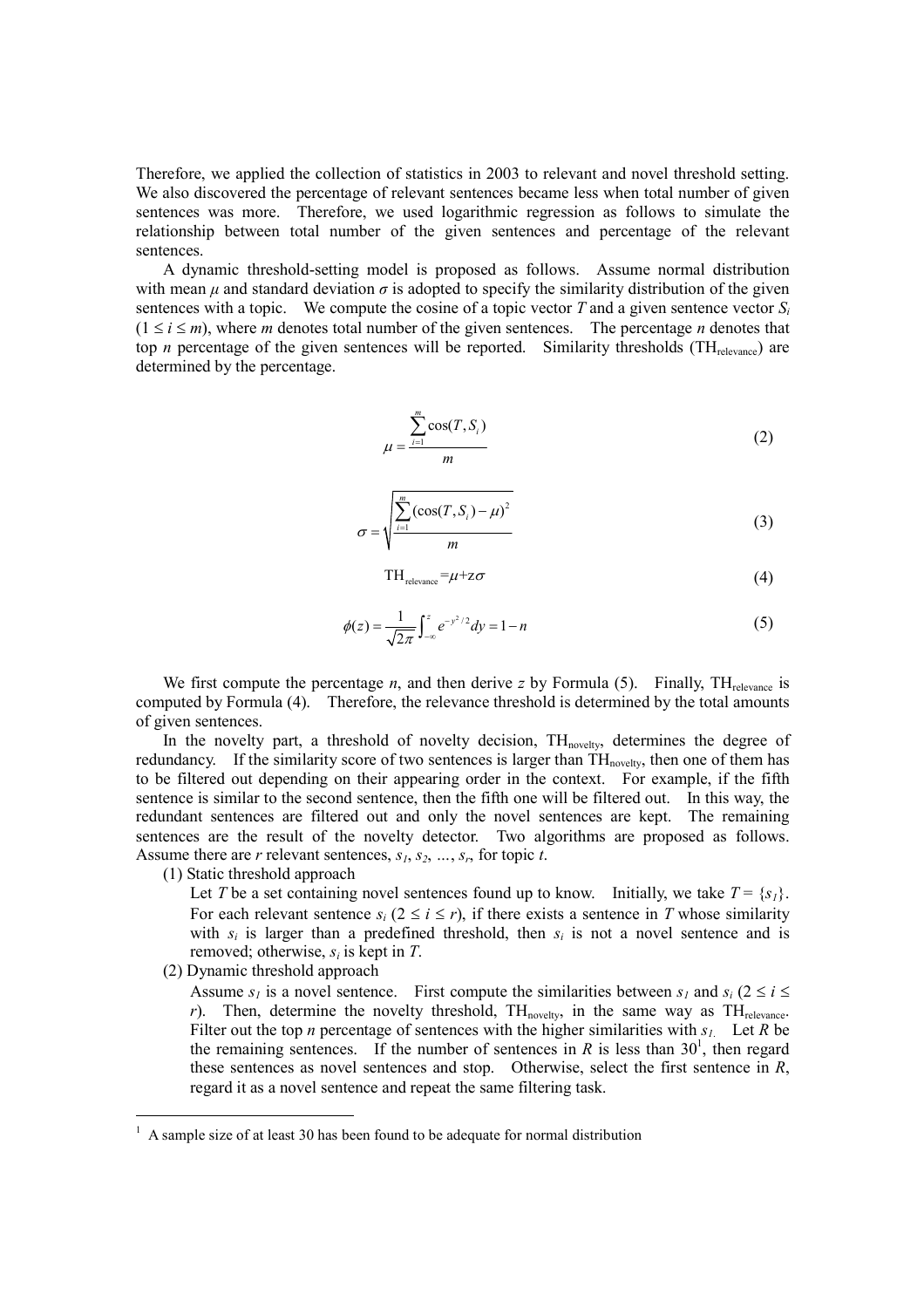#### **3 Experiments**

#### **3.1 Finding Relevant Sentences**

Given the set of documents for each topic, this part is to identify all relevant sentences from them. We first treated each given sentence as a query to the IR system, and then got a vector of document weight assigned by the IR system. Next, we applied the cosine function to measure similarity between sentences. In the part of threshold setting, we used the statistics in TREC 2002 novelty track to simulate the relation of total number of given sentences and percentage of relevant sentences. Formula 6 and Figure 2 showed the trend. Because some topics might get less percentage, we applied a parameter to multiply the percentage calculated by Formula (6) to retrieve more sentences. Take Ln-4 as an example. That means that it multiplies 4 to the calculated percentage.



 $n = -24.052Ln(x) + 196.25$  (6)

Figure 2: An illustration of logarithmic trend.

Figure 3 shows the experimental results of relevance detection in TREC 2003. These results are totally different from those in TREC 2002, because the number of qrels of relevance information in 2003 is dramatically more than that in 2002. In TREC 2002, the percentage of relevant sentences within the whole given sentences was about 5%, but in TREC 2003 some topics even had about 50 percent of relevant sentences. Therefore, our average recall gets lower since our relevance threshold is too high. That demonstrates the issue of identifying an appropriate threshold in the novelty detection is very important.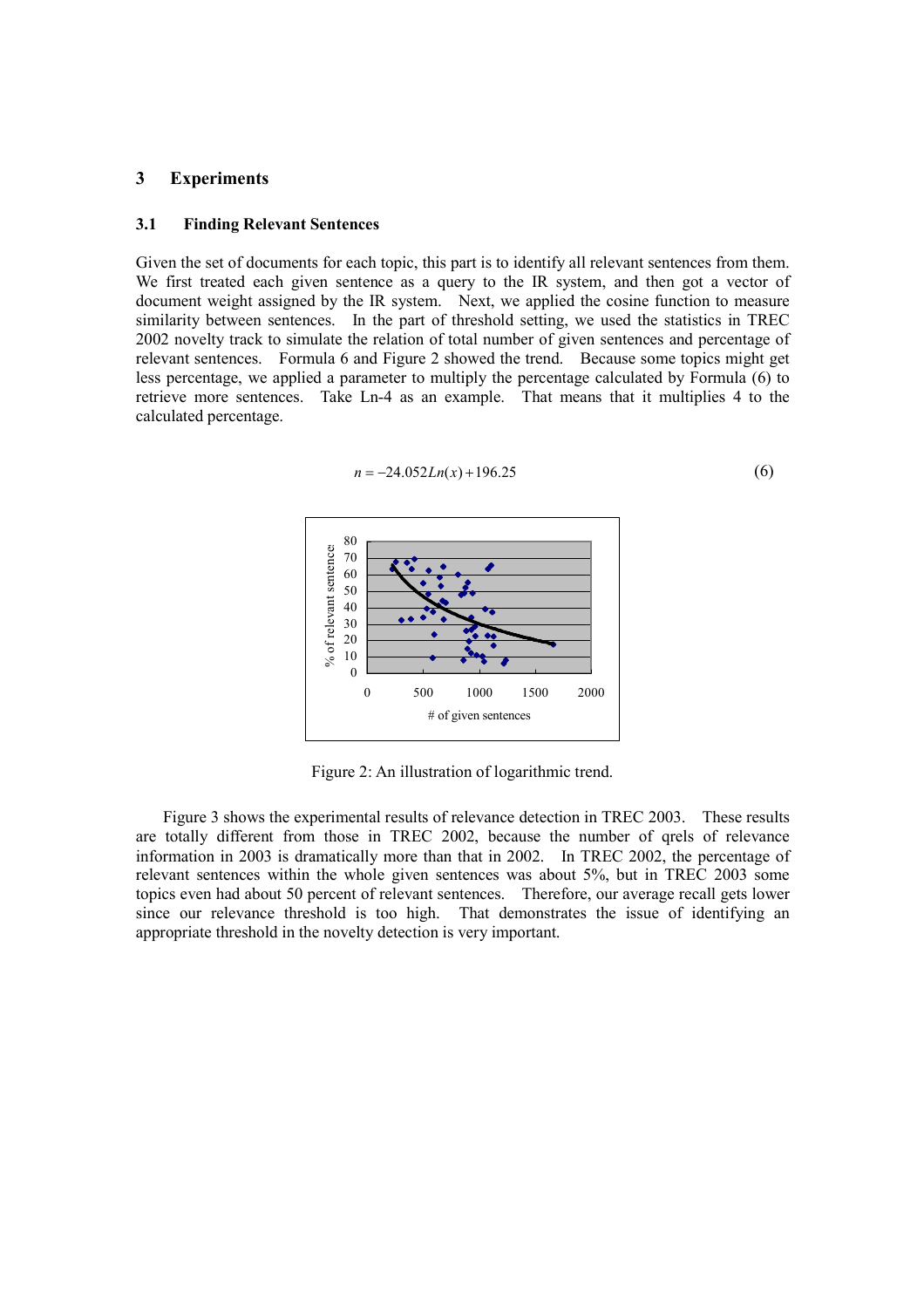

Figure 3: Experimental results of relevance detection.

## **3.2 Finding Novel Sentences**

This part is to identify sentences that include new information among the relevant sentences. In other words, this part will filter out the redundant sentences. The key issue of finding novel sentences is how to differentiate the meaning of sentences accurately. We extended the idea, i.e., employing IR with reference corpus approach to expand a sentence, to find novel sentences. We made an experiment with two novelty threshold-setting algorithms: static and dynamic settings. In order to test this model, we used the perfect relevance results to experiment. The number of consulted paragraphs retrieved by IR system was set to 1000.

Figure 4 demonstrates the results of finding novelty with static threshold setting. When novelty threshold is 1, it does not filter out any sentences. The performance gets better as the novelty threshold is higher. Figure 5 shows the results of finding novelty with dynamic threshold setting. The result reveals that when the more percentage filtered, the worse the performance is. From these results, the performance will be better if we filter out fewer sentences. Therefore, we set the novelty threshold higher in the submitted runs to achieve better performance.



Figure 4: Experimental results of novelty detection with static threshold setting.